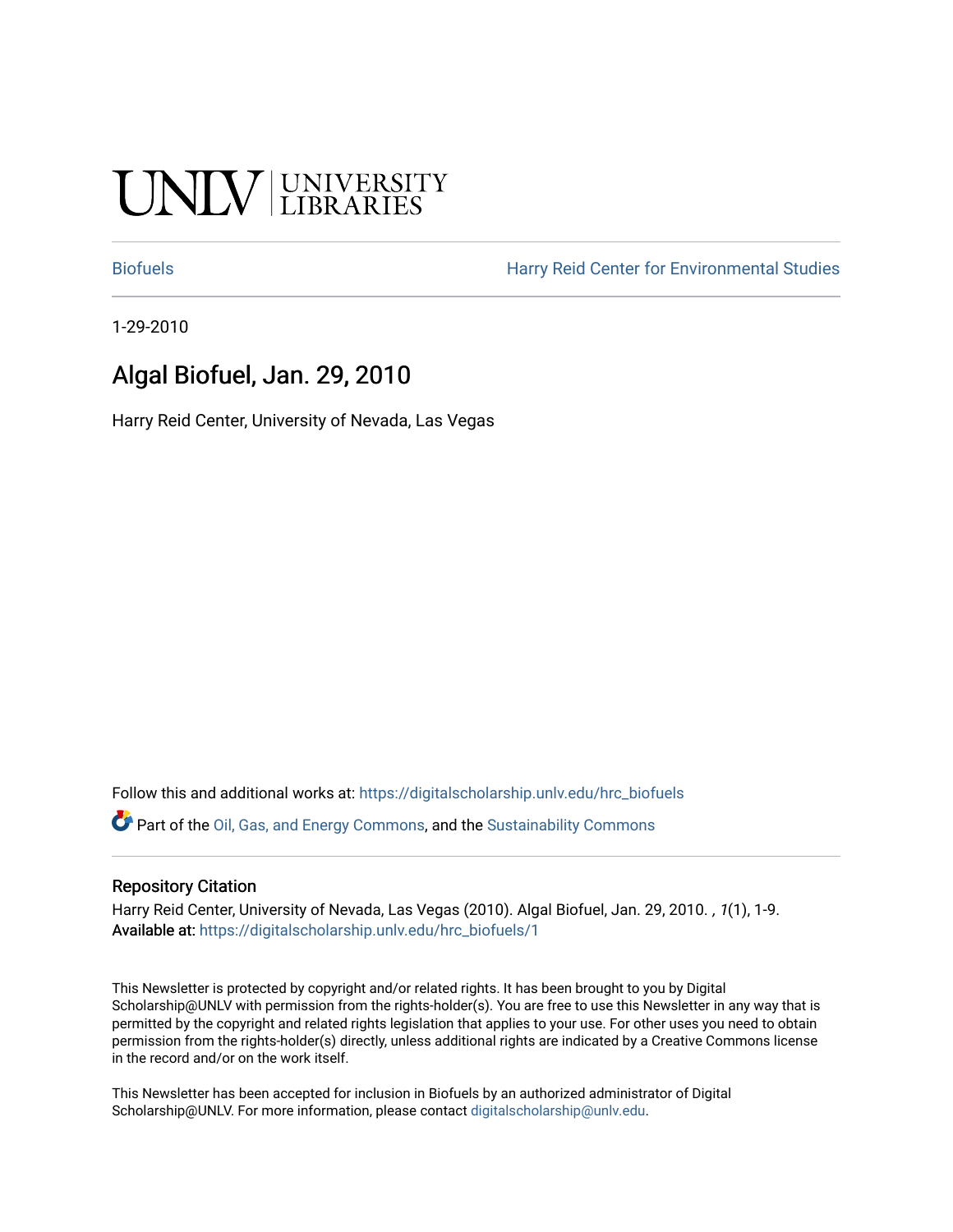*Newsletter of this Week from* 

**Algal Biofuel**



**Volume 1, Issue 1, Jan. 29, 2010**



# <span id="page-1-1"></span>**News in Brief** (click link to read more)

- 1. [Washington State University on track for \\$2 million algae research appropriation.](#page-1-0)  (July 10, 2009)
- 2. \$2 million for clean energy algae biofuels research at Washington State University in [the fiscal year 2010 Senate Energy and Water Development appropriations bill has](#page-2-0)  [been included in the final version of the spending bill.](#page-2-0) (2010)
- 3. [Department of Energy Announces Inaugural ARPA-E Energy Innovation Summit.](#page-3-0)  [Washington DC. March 1-3](#page-3-0) (Jan 7, 2010)
- 4. [Department of Energy to Invest \\$366M in Energy Innovation Hubs](#page-4-0) (Dec. 22, 2009)
- 5. [Catilin Contributes Key Extraction, Sequestration and Conversion Technologies to](#page-7-0)  [NAABB Consortium Developing Algal Biofuels](#page-7-0) (Jan. 14, 2010)

# **News in Details**

## <span id="page-1-0"></span>**1. Washington State University on track for \$2 million algae research appropriation.**

In Washington state, [Senator Patty Murray of Washington announced a \\$2 million](http://www.bsyse.wsu.edu/bbel/Main/Research/Biodiesel.html)  [appropriation for the WSU Algae Biofuels project,](http://www.bsyse.wsu.edu/bbel/Main/Research/Biodiesel.html) a partnership between WSU and Targeted Growth.

The appropriation was included in the Energy and Water Development fiscal year 2010 spending bill by the Energy and Water Subcommittee today, and is heading to the full Appropriations Committee for approval. WSU's Bioprocessing and Bioproducts Laboratory research focuses on second generation biofuel system using algae as the main feedstock, with a target product of jet fuel. WSU is one of the few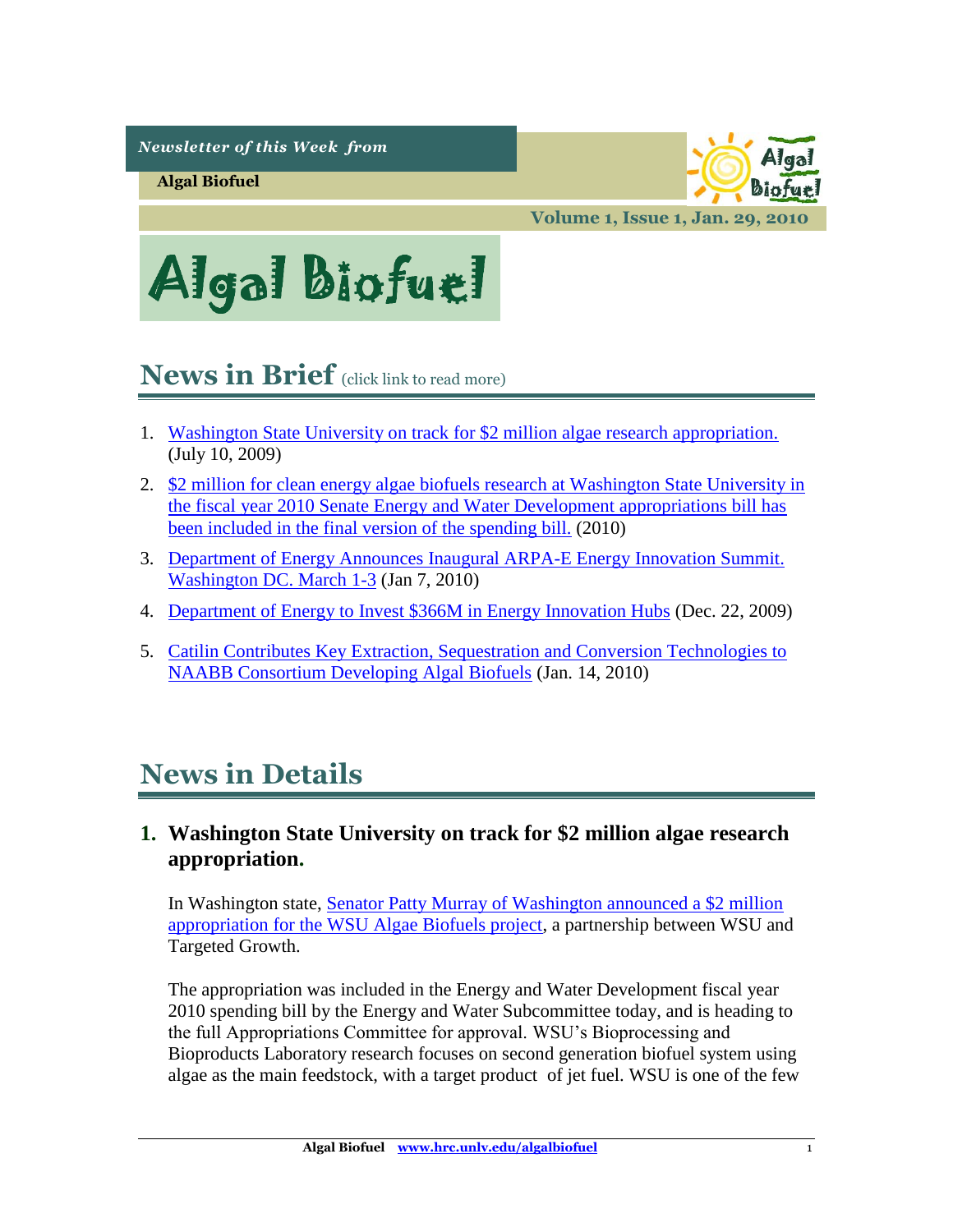programs in the US specializing in heterotrophic processes as well as phototrophic and autotrophic processes.

WSU partners include Boeing, Bioalgene, Bionavitas, Inventure, Blue Marble Energy, General Biodiesel R3 Biofuels, Element Strategic, Ruby Renewables and Targeted Growth.

SOURCE (BiofuelsDigest.com)



# <span id="page-2-0"></span>**2. Clean Energy Research on Algae Biofuels Included in Final Version of Spending Bill**

### **Murray worked to include this funding, which will create jobs and position Washington state as a leader in clean energy technology**

(Washington, D.C.) – Today, U.S. Senator Patty Murray (D-WA) announced that that the \$2 million she included for clean energy algae biofuels research at Washington State University in the fiscal year 2010 Senate Energy and Water Development appropriations bill has been included in the final version of the spending bill. The bill has now been approved by both houses of Congress after passing the Senate today by a vote of 80-17 and will now head to the President who is expected to sign it into law.

"This funding will support cutting-edge research that will create jobs and continue to position Washington state as a leader in the clean energy economy," said Senator Patty Murray. "It provides a shot in the arm for Washington state biofuels research, and will help our country move toward cleaner and more efficient energy use."

The WSU Algae Biofuels project is a partnership between WSU and the Seattle-based Targeted Growth Inc. It will create high-skill jobs in both Pullman and the Puget Sound area and provide researchers with the resources they need to develop new, energy-efficient algal fuel sources. Algae is a particularly promising candidate for fuel use, as its efficiency in capturing solar energy results in higher productivity per unit area than a traditional biofuel energy crop.

"Washington State University is committed to partnering with the clean-technology sector to find innovative solutions for supplying energy and improving environmental quality," said Howard Grimes, the WSU Vice President for Research and Dean of the Graduate School. "This funding will allow our scholars and partners to apply their knowledge to solve problems and create economic opportunity in the Pacific Northwest and throughout the world."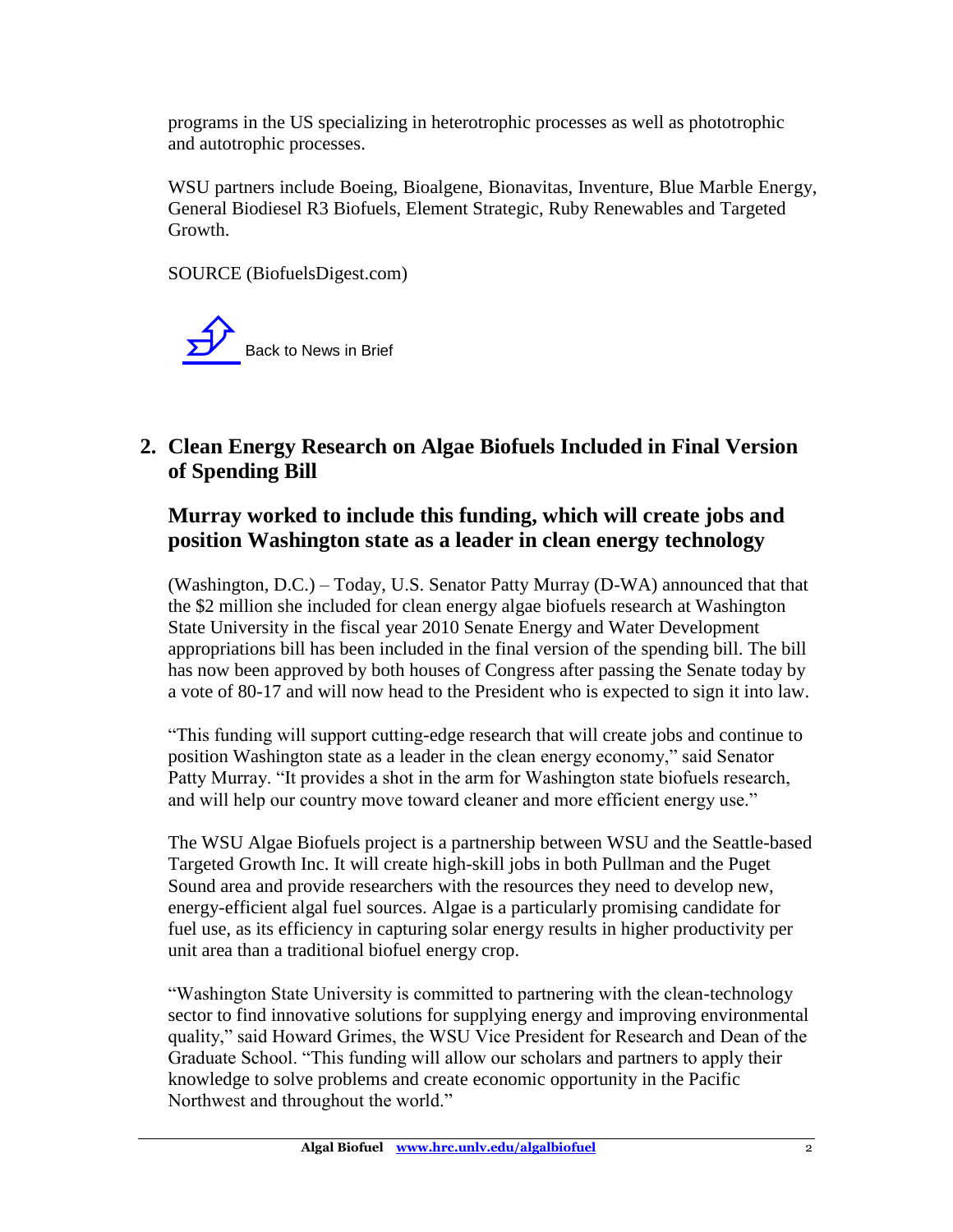

# <span id="page-3-0"></span>**3. Innovation summit. Washington DC. March 1-3.**

U.S. Energy Secretary Steven Chu has said:

 "I am especially excited about the first ever ARPA-E Energy Innovation Summit …"

 "This conference will bring together the nation's top energy leaders and members of the scientific community to begin building the next Industrial Revolution in clean energy technologies, which will create new jobs and help reduce our carbon footprint"

More from a Release dated January 7, sourced from DOE/US Department of Energy:

#### **Department of Energy Announces Inaugural ARPA-E Energy Innovation Summit**

#### *Secretary Chu to Give Keynote Address*

WASHINGTON, D.C. – U.S. Secretary of Energy Steven Chu announced today the inaugural "ARPA-E Energy Innovation Summit" to take place March 1-3, 2010 at the Gaylord National Hotel & Convention Center in Washington, DC. The event, hosted by the U.S. Department of Energy's Advanced Research Projects Agency – Energy (ARPA-E) and organized by the Clean Technology and Sustainable Industries Organization (CTSI), with key support from the National Venture Capital Association (NVCA) and the Kauffman Foundation, will serve as a forum for the nation's energy leaders to share ideas, collaborate, and identify key technology opportunities and challenges.

Summit participants will include members of the scientific and research communities, investors, technology entrepreneurs, corporations with an interest in clean energy technologies, policymakers and government officials.

"I am especially excited about the first ever ARPA-E Energy Innovation Summit," said Secretary Chu. "This conference will bring together the nation's top energy leaders and members of the scientific community to begin building the next Industrial Revolution in clean energy technologies, which will create new jobs and help reduce our carbon footprint," said Secretary Chu.

The summit will spotlight some of ARPA-E's first round of 37 winning research projects and will for the first time showcase many of the more than 250 highly-rated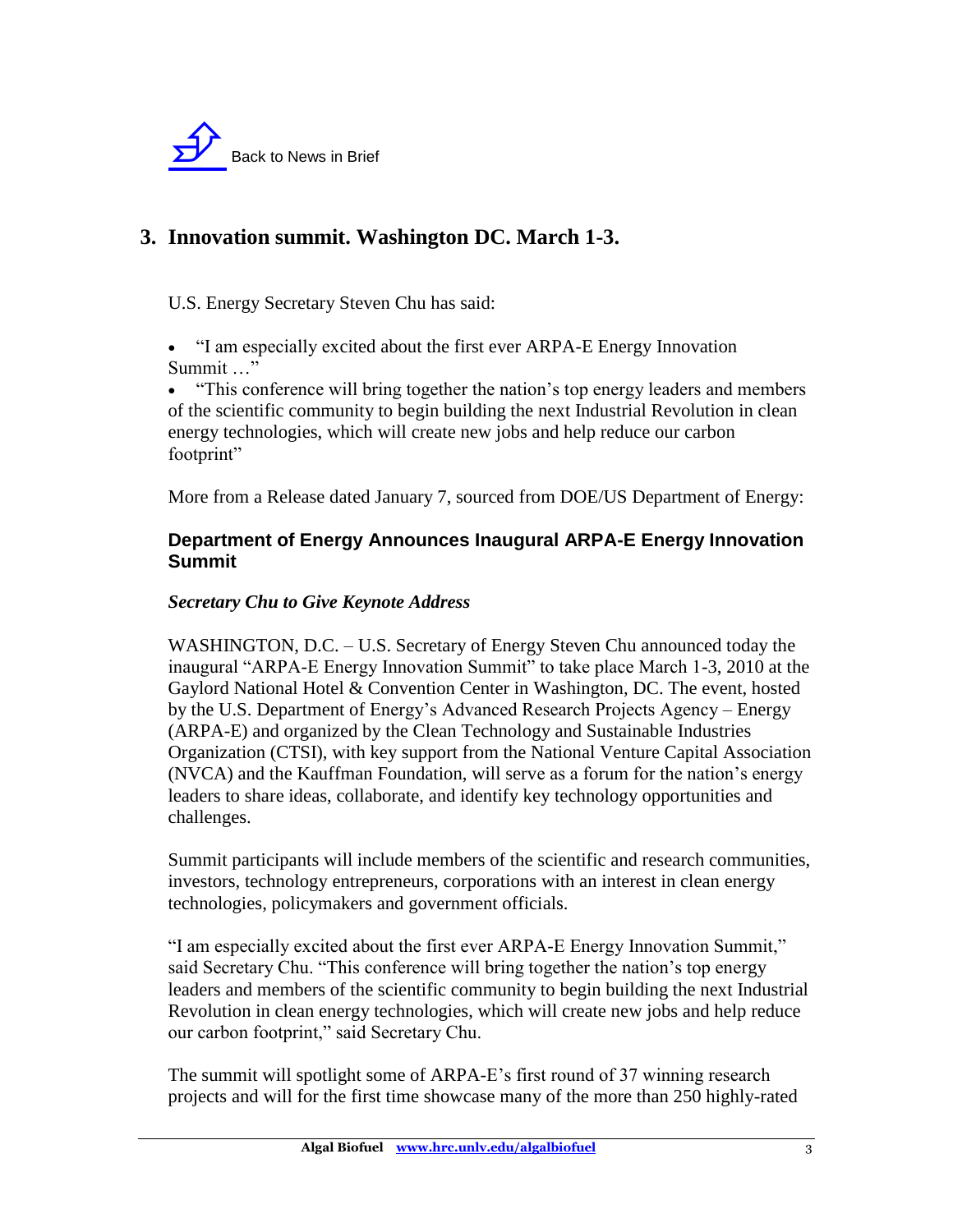research projects – out of the nearly 3,700 concept papers submitted – from the organization's first \$150 million solicitation. Participants will hear from distinguished speakers such as Secretary Chu, ARPA-E Director Dr. Arun Majumdar, and a number of the nation's leading energy innovators. Panel topics will include: identifying gamechanging technologies, building regional energy innovation clusters, the role of energy in our national security, and successfully developing and commercializing energy technology breakthroughs. In addition, the conference will be preceded by a one-day program of workshops where researchers, entrepreneurs and investors can meet ARPA-E's Program Directors, discuss the goals and directions for ARPA-E's technology program areas, and learn the outcomes of previous workshops on these topics. The pre-conference day also will offer tutorials on topics such as best practices for commercializing breakthrough energy technologies and taking advantage of the SBIR program. Read more information and register for the ARPA-E Energy Innovation Summit.

#### About ARPA-E

The Advanced Research Projects Agency – Energy (ARPA-E), an organization within the U.S. Department of Energy, is the country's first organization dedicated exclusively to supporting high risk, high reward energy research projects. ARPA-E's mission is to support nimble and inventive technological approaches that can deliver transformative new solutions for climate change and energy security while advancing America's technology leadership. Learn more about on ARPA-E's website.



## <span id="page-4-0"></span>**4. Department of Energy to Invest \$366M in Energy Innovation Hubs**

*Funding Opportunity Announcement for Fuels from Sunlight Hub is Issued*

*Fuels from sunlight. "… accelerate the development of a sustainable commercial process for the conversion of sunlight directly into energyrich chemical fuels …"*

U.S. Energy Secretary Steven Chu has said:

- "Given the urgency of our challenges in both energy and climate, we need to do everything we can to mobilize our Nation's scientific and technological talent to accelerate the pace of innovation …"
- "The DOE Energy Innovation Hubs represent a new, more proactive approach to managing and conducting research."
- "We are taking a page from America's great industrial laboratories in their heyday."
- "Their achievements—from the transistor to the information theory that makes modern telecommunications possible—are evidence that we can build creative,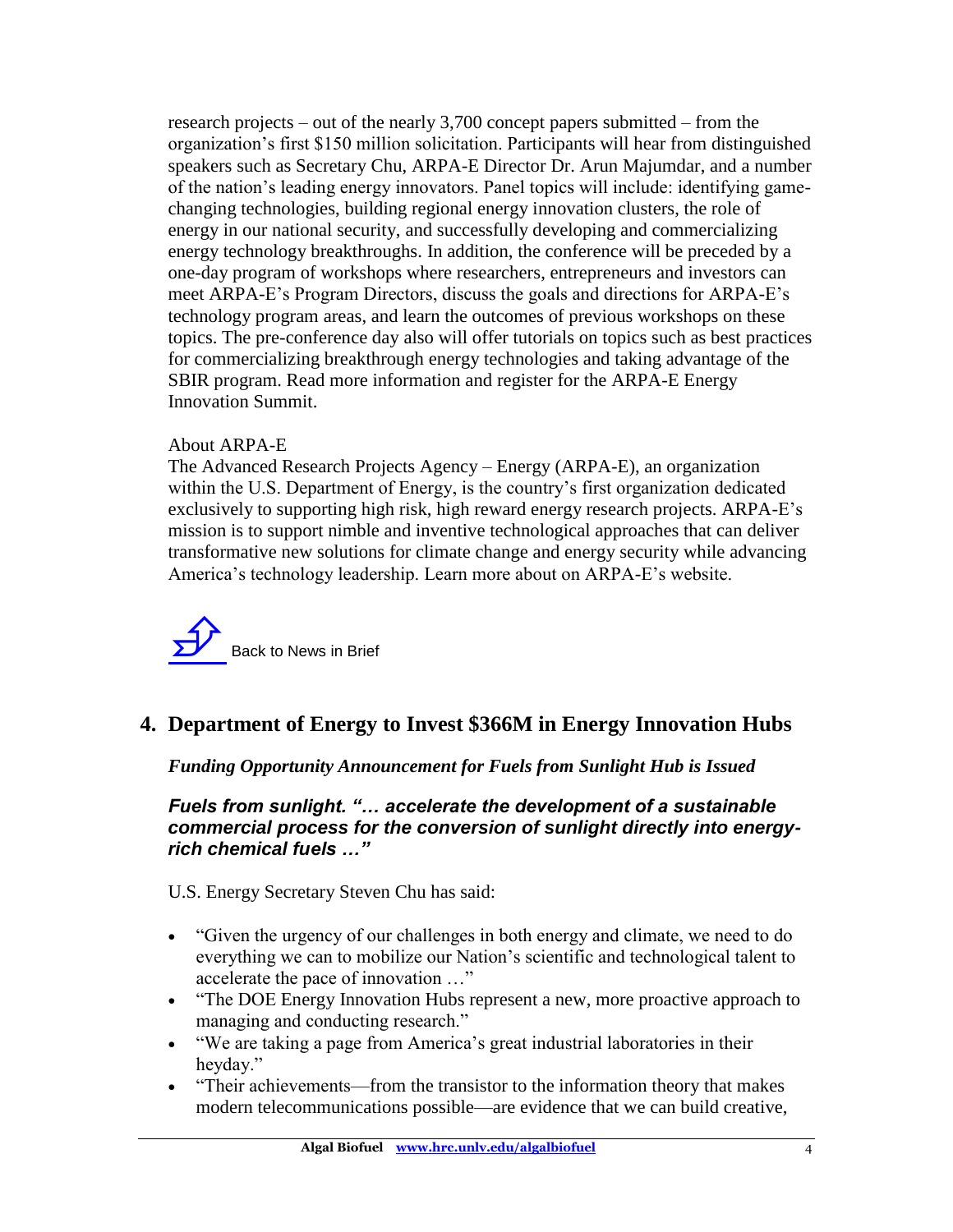highly-integrated research teams that can accomplish more, faster, than researchers working separately."

More from a Release dated December 22, sourced from DOE/US Department of Energy:

Washington, DC – U.S. Department of Energy Secretary Steven Chu today outlined the Department's plans to invest up to \$366 million to establish and operate three new Energy Innovation Hubs focused on accelerating research and development in three key energy areas. Each Hub, to be funded at up to \$122 million over five years, will bring together a multidisciplinary team of researchers in an effort to speed research and shorten the path from scientific discovery to technological development and commercial deployment of highly promising energy-related technologies.

"Given the urgency of our challenges in both energy and climate, we need to do everything we can to mobilize our Nation's scientific and technological talent to accelerate the pace of innovation," said Secretary Chu. "The DOE Energy Innovation Hubs represent a new, more proactive approach to managing and conducting research. We are taking a page from America's great industrial laboratories in their heyday. Their achievements—from the transistor to the information theory that makes modern telecommunications possible—are evidence that we can build creative, highly-integrated research teams that can accomplish more, faster, than researchers working separately."

The Hubs are part of a broad-based clean energy research strategy by the Obama Administration that will harness America's innovation machine to achieve the breakthroughs we need.

This strategy includes three new initiatives which are designed to complement each other:

- 1. The first approach is the Energy Frontier Research Centers launched by the Department's Office of Science to support multi-year, multi-investigator scientific collaborations focused on overcoming hurdles in basic science that block transformational discoveries.
- 2. The second approach is spearheaded by the Department's recently-formed Advanced Research Projects Agency-Energy ("ARPA-E"), which uses a highly entrepreneurial funding model that supports America's passionate energy innovators to explore high-risk, high-reward potentially transformative technologies that are too risky for industry to fund.
- 3. The third novel funding model, Energy Innovation Hubs, will establish larger, highly integrated teams ideally working under one roof, conducting high-risk, high-reward research and working to solve priority technology challenges that span work from basic research to engineering development to commercialization readiness.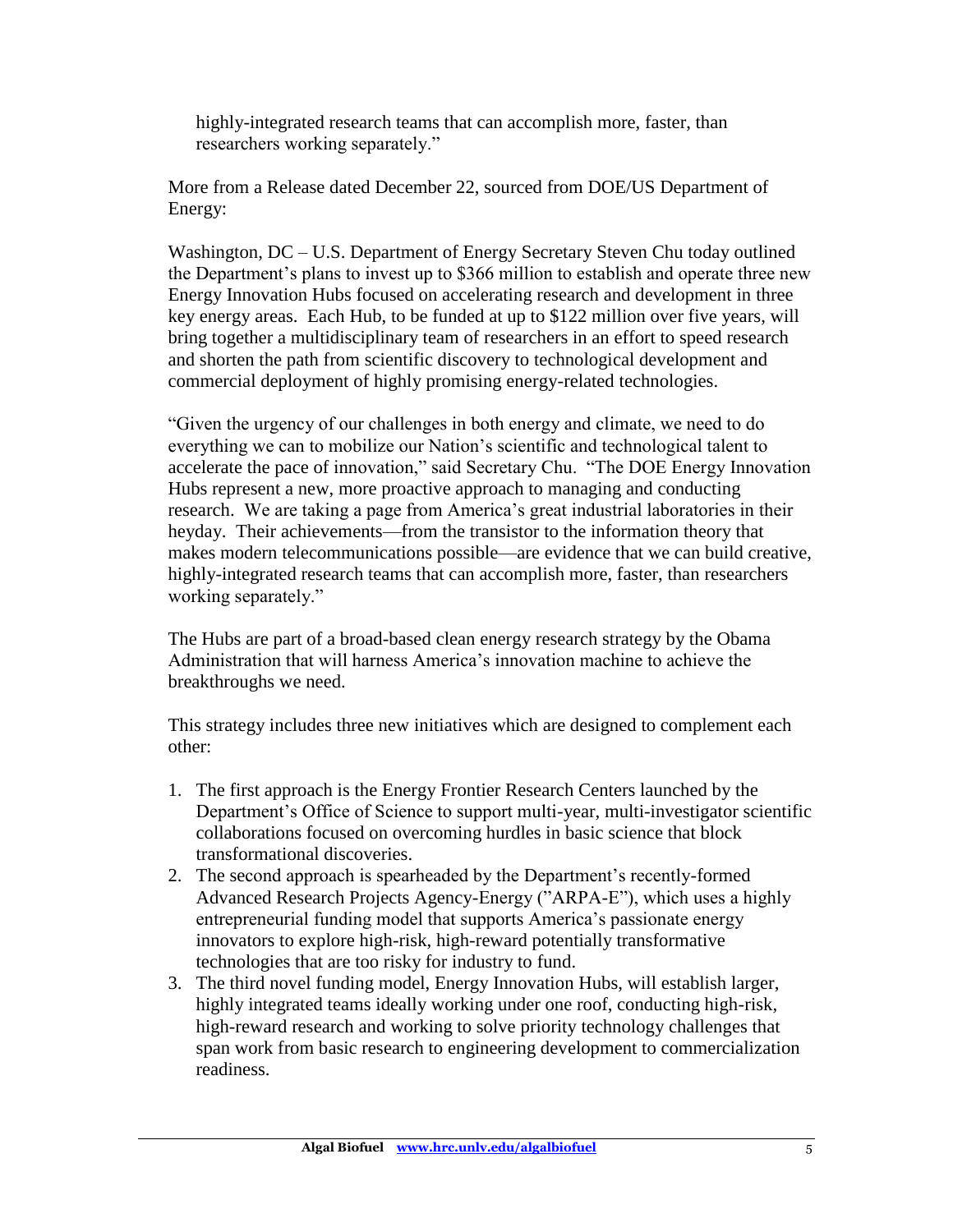The three DOE Energy Innovation Hubs will focus on:

- production of fuels directly from sunlight;
- improving energy-efficient building systems design; and
- computer modeling and simulation for the development of advanced nuclear reactors.

The Department will provide \$22 million in the first year for the establishment of each Hub and up to \$25 million per year for the following four years to support the operations of each Hub—for a total award of up to \$122 million per Hub. Important information on the DOE's Hub implementation plan and strategy for managing the Hubs can be found on the Energy Innovation Hubs website: http://hubs.energy.gov.

#### **Fuels from Sunlight Energy Innovation Hub**

The objective of this Hub is to accelerate the development of a sustainable commercial process for the conversion of sunlight directly into energy-rich chemical fuels, likely using mechanisms based on photosynthesis, the method used by plants to convert sunlight, carbon dioxide, and water into sugar. The Fuels from Sunlight Energy Innovation Hub will provide researchers with significant new resources to accelerate basic and applied research in the drive toward a potentially transformative new energy technology. Achievement of an efficient, cost-effective means to convert solar energy directly to fuel could have significant impact on U.S. energy security and on energy production globally.

#### **Modeling and Simulation for Nuclear Reactors Energy Innovation Hub**

This Hub is intended to produce a multi-physics computational environment that will be used by engineers to create improved understanding of issues with current and future nuclear energy technologies. The Department's Office of Nuclear Energy hosted a workshop on the Modeling and Simulation for Nuclear Reactors Energy Innovation Hub on December 7, 2009 to provide an opportunity for those interested in this Hub and its upcoming FOA to fully understand the Hub vision, program objectives, and the procurement process for the establishment and operation of the Hub.

#### **Energy Efficient Building Systems Design Energy Innovation Hub**

The objective of the Energy Efficient Building Systems Design Energy Innovation Hub is to develop highly efficient buildings components, systems, and models. Achieving the Hub's main goal of reducing energy use for indoor space conditioning will require a focus on advances in core technologies, such as advanced refrigeration cycles, as well as on development of fully instrumented infrastructure aided by buildings system design and modeling. Such solutions could have a major impact on national electricity consumption, as the nation's buildings consume approximately 70 percent of all electric power.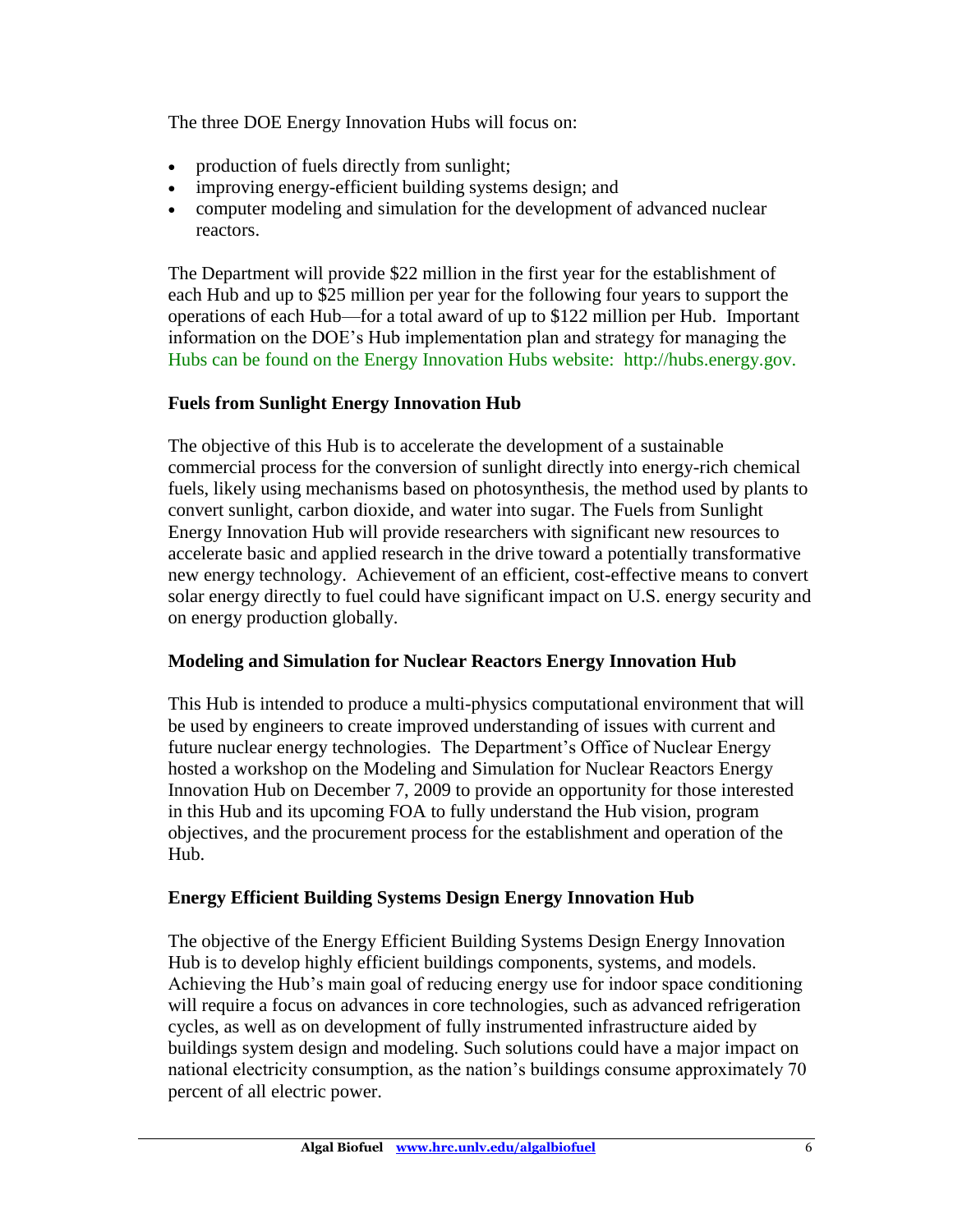A Funding Opportunity Announcement (FOA) inviting proposals for the Fuels from Sunlight Energy Innovation Hub has been issued, and a link to the FOA is available at the Energy Innovation Hubs website. The deadline for proposals for the Fuels from Sunlight Energy Innovation Hub is March 29, 2010. Funding opportunity announcements for the other two Energy Innovation Hubs are expected to be issued early next year. The Energy Efficient Building Systems Design Hub will also be the central component of a regional innovation cluster funding opportunity which will include coordinated grant opportunities from other agencies.

Universities, national laboratories, nonprofit organizations, and private firms are eligible to compete for an award to establish and operate a Hub and are encouraged to form partnerships. Awards, based on evaluation by scientific peer review, will be announced next summer. The Hubs are expected to begin work in 2010 and will be fully operational by 2011.



….

<span id="page-7-0"></span>**5.** Catilin Contributes Key Extraction, Sequestration and Conversion Technologies to NAABB Consortium Developing Algal Biofuels**.** 

#### *Algal biofuels. "… pioneering algal oil extraction technology using mesoporous nanoparticles to selectively extract and sequester targeted fuel-relevant and high value compounds within the algal lipid mixture."*

Catilin Inc has reported "… that it will embark a \$5.3 million project over the next three years as part of the \$44 million DOE Investment for Advanced Biofuels Research and Fueling Infrastructure award made to the Catilin's consortium, National Alliance for Advanced Biofuels and Bioproducts (NAABB)."

More from a Release dated January 14, sourced from Catilin Inc:

#### **Catilin Contributes Key Extraction, Sequestration and Conversion Technologies to NAABB Consortium Developing Algal Biofuels**

AMES, Iowa, Jan. 14 /PRNewswire/ — Catilin, Inc., a leading biofuels catalyst technology company, announced that it will embark a \$5.3 million project over the next three years as part of the \$44 million DOE Investment for Advanced Biofuels Research and Fueling Infrastructure award made to the Catilin's consortium, National Alliance for Advanced Biofuels and Bioproducts (NAABB). Catilin and its partner, Iowa State University – Center for Catalysis (ISU-CCAT), will provide key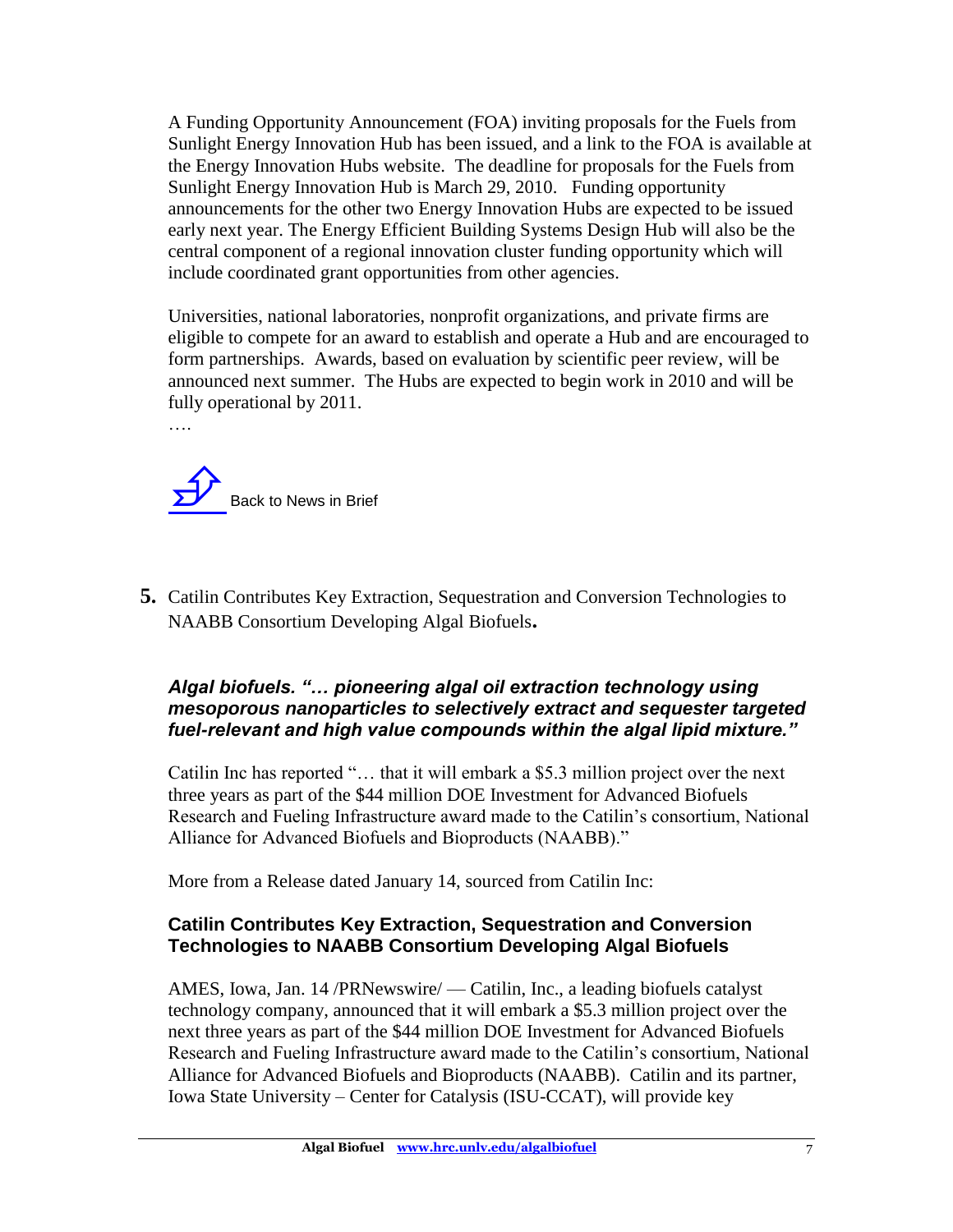extraction, sequestration and conversion technologies. The NAABB consortium is made up of 26 groups from both the private and public sector and is led by the Donald Danforth Plant Science Center.

Catilin and ISU-CCAT, members of the NAABB, will build on their pioneering algal oil extraction technology using mesoporous nanoparticles to selectively extract and sequester targeted fuel-relevant and high value compounds within the algal lipid mixture. The balance of the algal oil, which contains free fatty acids (FFA) and triglycerides, will be converted to biodiesel using Catilin's commercially available T300 catalyst. The pilot scale work will be completed at Catilin's currently operating 300,000 gallon per year pilot plant.

"This award solidifies Catilin's position as a leading provider of extraction and catalyst technology for biomass conversion," said Larry Lenhart, Catilin's CEO. "We are enthusiastic participants in the NAABB consortium and believe that this unique consortium will bring cross discipline knowledge working together to advance the reality of biofuel from algae. As the largest private sector participant we will make a direct impact on the ability to demonstrate the scalable and economic conversion of algal oil to biofuels while capturing and monetizing valuable co-products."

Catilin has been closely aligned with ISU-CCAT since 2007 when Professor Victor Lin of Iowa State University founded Catilin with financial support from Mohr Davidow Ventures of Menlo Park, CA. "Our technology is instrumental in several key steps of the algae to biofuels supply chain as the efficient oil-extraction and solid catalyst provides a cost effective conversion route," said Prof. Lin, who is also the Director of ISU-CCAT and the Director of the Chemical and Biological Sciences Program at DOE Ames Laboratory.

#### About Catilin

Catilin, Inc. is a catalyst technology company that is revolutionizing biofuels production. Catilin has a unique, new technology for biodiesel production that greatly reduces the cost of producing a gallon of biodiesel while creating a superior quality biodiesel and glycerin co-product. The pioneering research of Catilin, in conjunction with Ames Laboratory and Iowa State University, continues to focus on the future of biofuels including award-winning research on algal oil extraction and sequestration. For more information, please visit our website http://www.catilin.com.

#### About ISU – Center for Catalysis

The Center for Catalysis, or CCAT, at Iowa State University is dedicated to the development of useful, practical catalysts and sustainable green chemistry methods for agricultural, industrial and environmental applications. CCAT is a member of the Institute for Physical Research and Technology of Iowa State University. It draws on researchers and staff of the U.S. Department of Energy's Ames Laboratory and faculty and scientists at Iowa State University. (http://www.iprt.iastate.edu/ccat/)